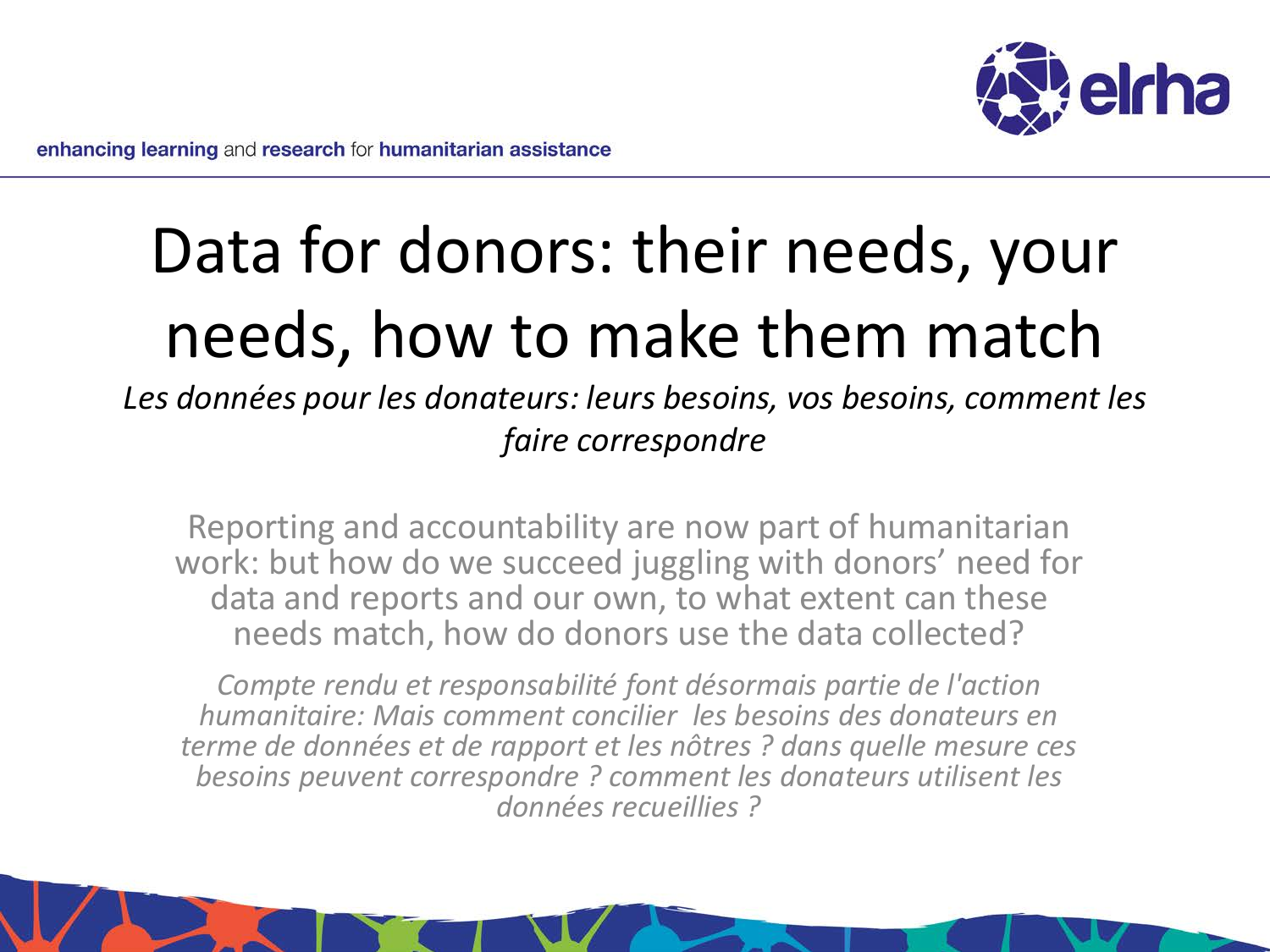

### Evidence-based humanitarian response *Des preuves de la réponse humanitaire*

Data for donors: their needs, your needs, how to make them match *Les données pour les donateurs: leurs besoins, vos besoins, comment les faire correspondre*

Dr. Lisa Guppy Senior Research Advisor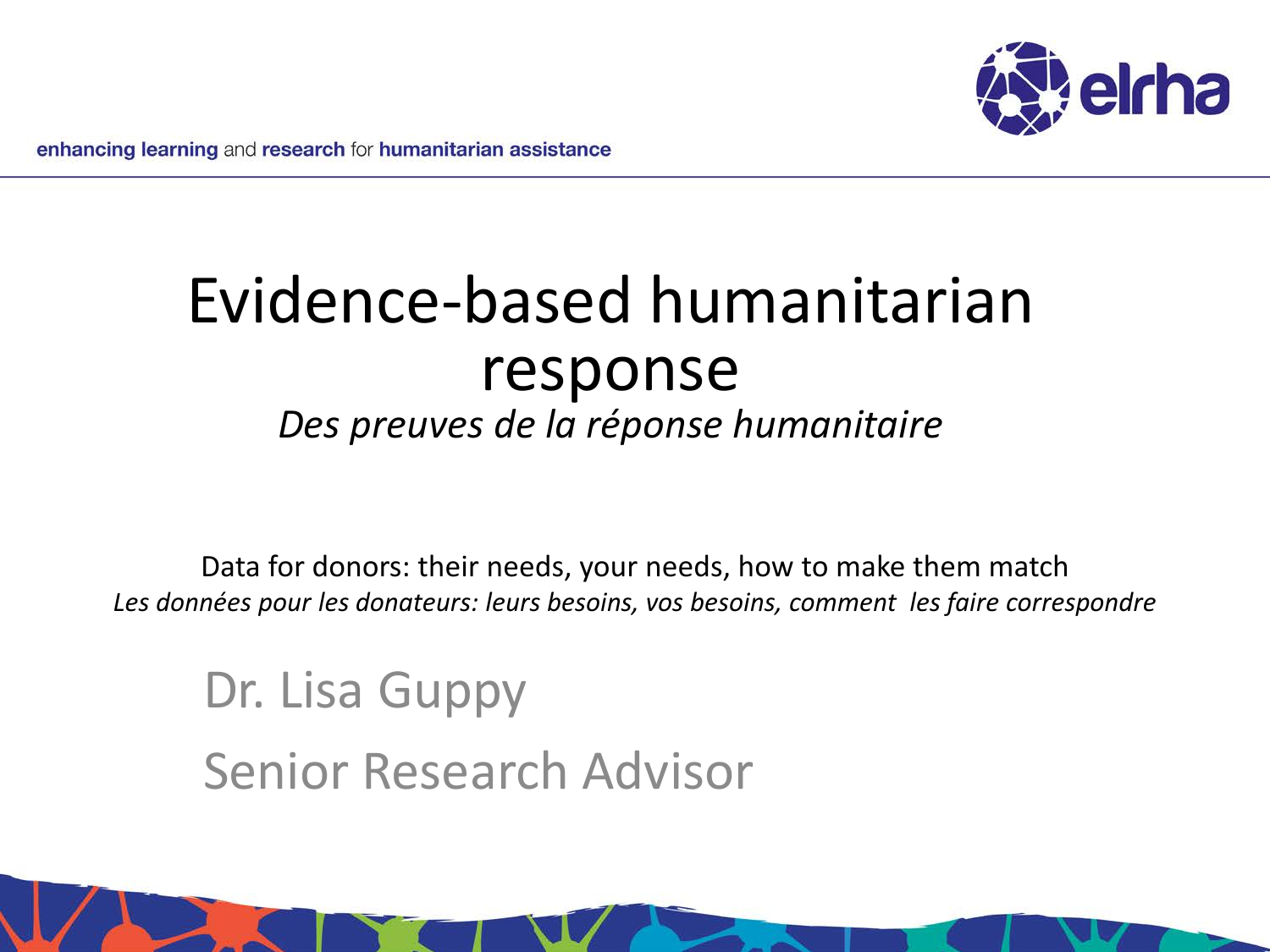

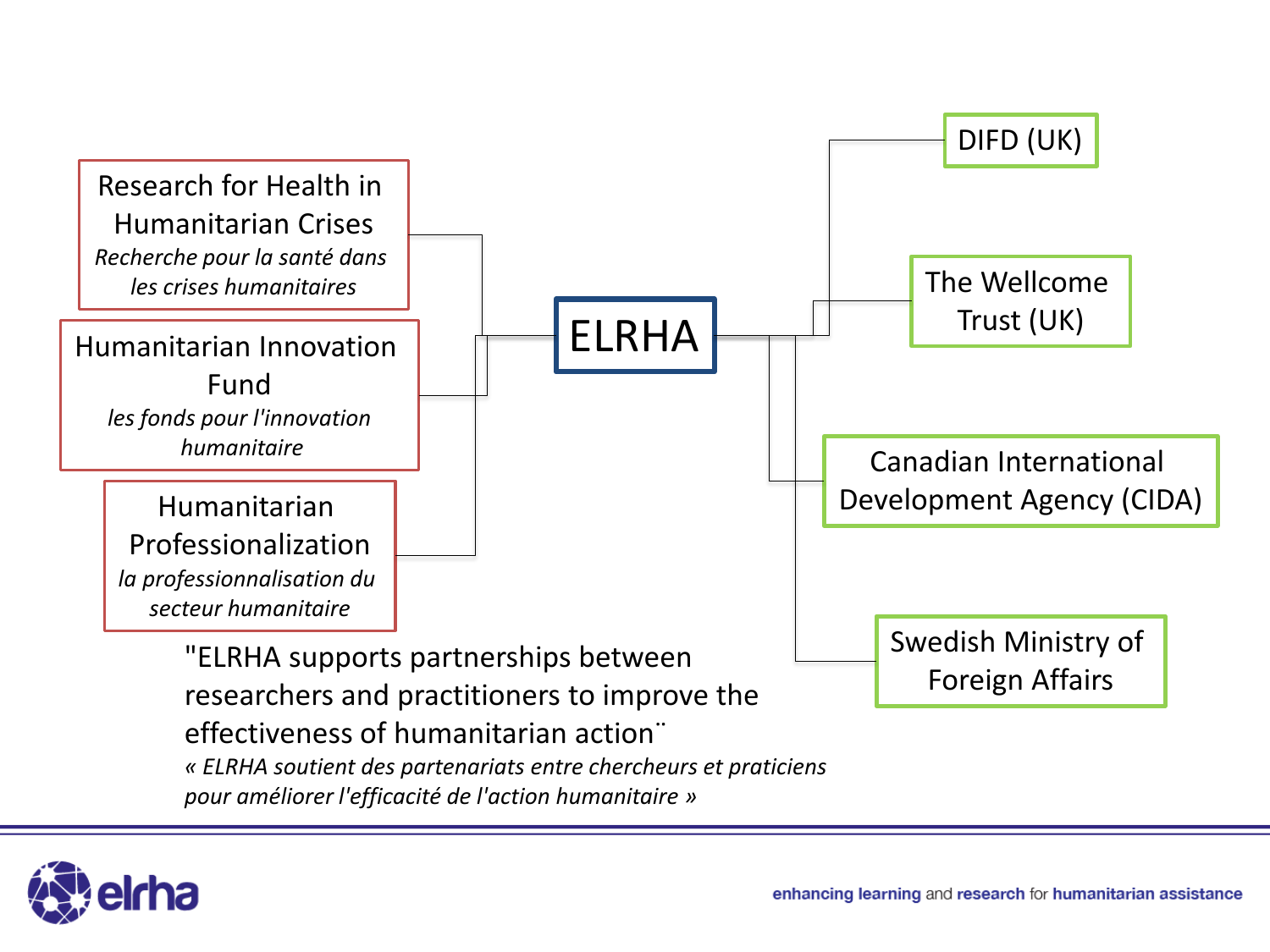

# Reporting

*Reporting*

# Accountability

*Responsabilité*



# Coordination

*Coordination*



### Proven to work

Eprouvé

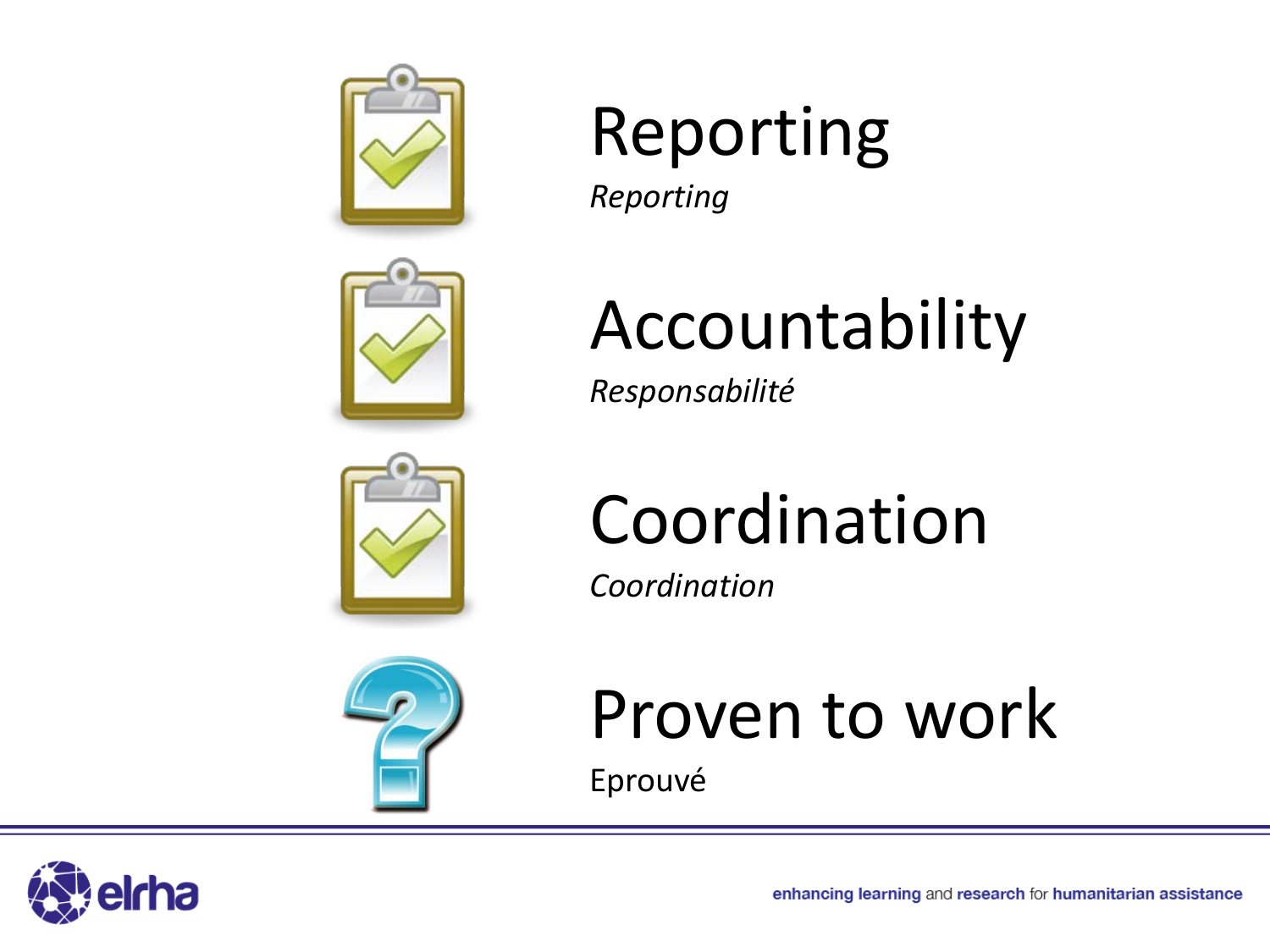*Reporting and accountability are now part of humanitarian work: but how do we succeed juggling with donors need for data and reports and our own, to what extent can these needs match, how do donors use the data collected?* 

*Compte rendu et responsabilité font désormais partie de l'action humanitaire: Mais comment concilier les besoins des donateurs en termes de données et de rapport et les nôtres ? dans quelle mesure ces besoins peuvent correspondre ? comment les donateurs utilisent les données recueillies ?*

### *Currently, we have in place systems that often succeed and sometimes fail - or can partially succeed and partially fail - to deliver the reporting and accountability requirements of donors*

Actuellement, nous avons en place des systèmes qui réussissent souvent et parfois échouent - ou peuvent partiellement réussir et partiellement échouer – à respecter les exigences des donateurs en terme de reporting

*However, the largest donors have emerging needs that will be difficult to meet with existing response resources and capacities and do not yet have clear requirements or clear outcomes.*

Cependant, les principaux donateurs ont des nouveaux besoins qui seront difficiles à atteindre avec les ressources et les capacités de réponse existantes et qui n'ont toujours pas d'exigences ou de résultats clairs.

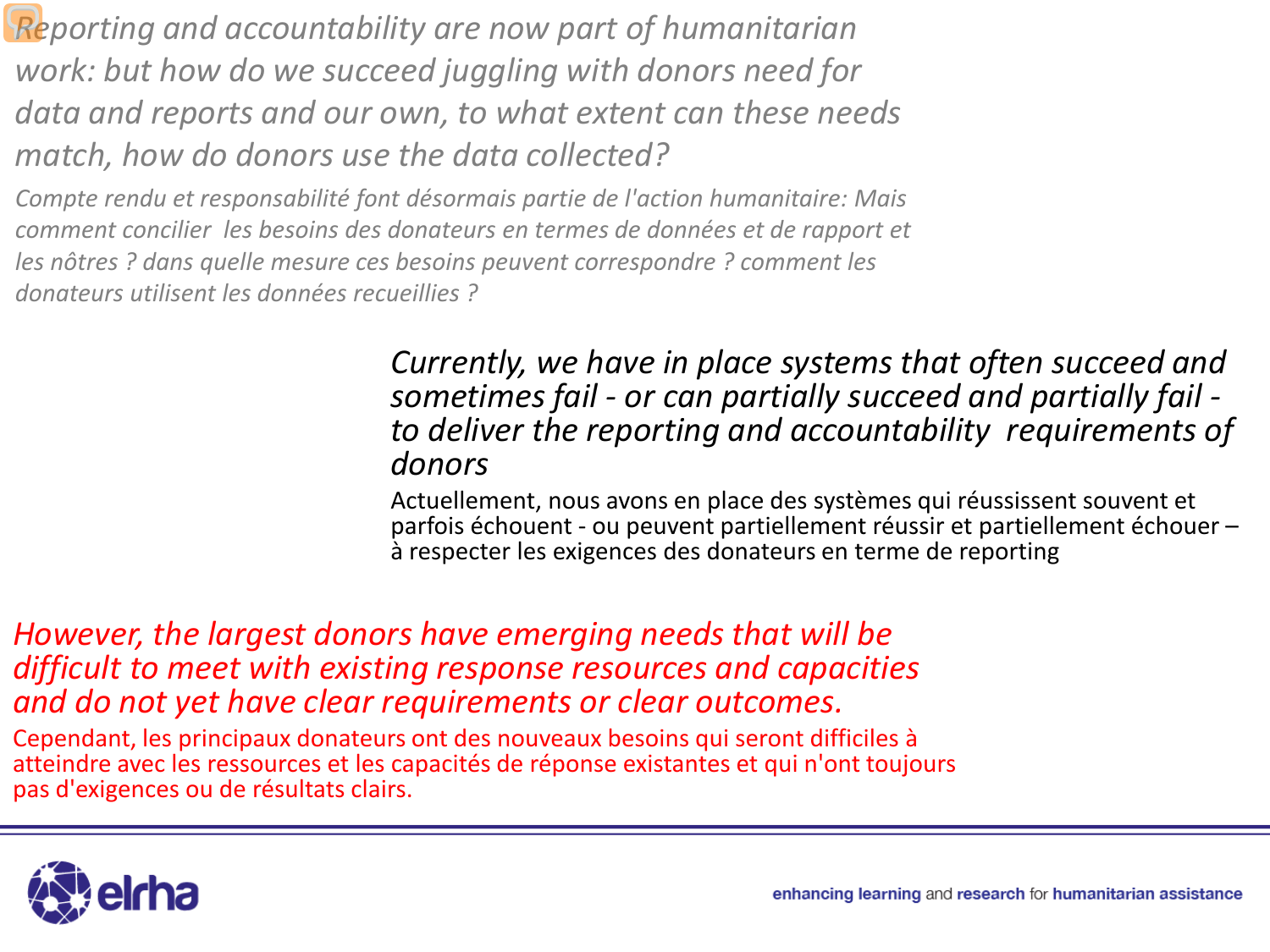• Humanitarian data and information management grew from a need for a coordinated, accountable and assessable (with M&E) response

*Les données humanitaires et la gestion de l'information ont augmenter en un besoin de réponse (avec suivi et évaluation*) *coordonnée, responsable et évaluable*

Is information management adequate in the face of donor calls for an evidence- based response?

*Est-ce qu'une gestion adéquate de l'information face aux donateurs exige une réponse basée sur des preuves?*

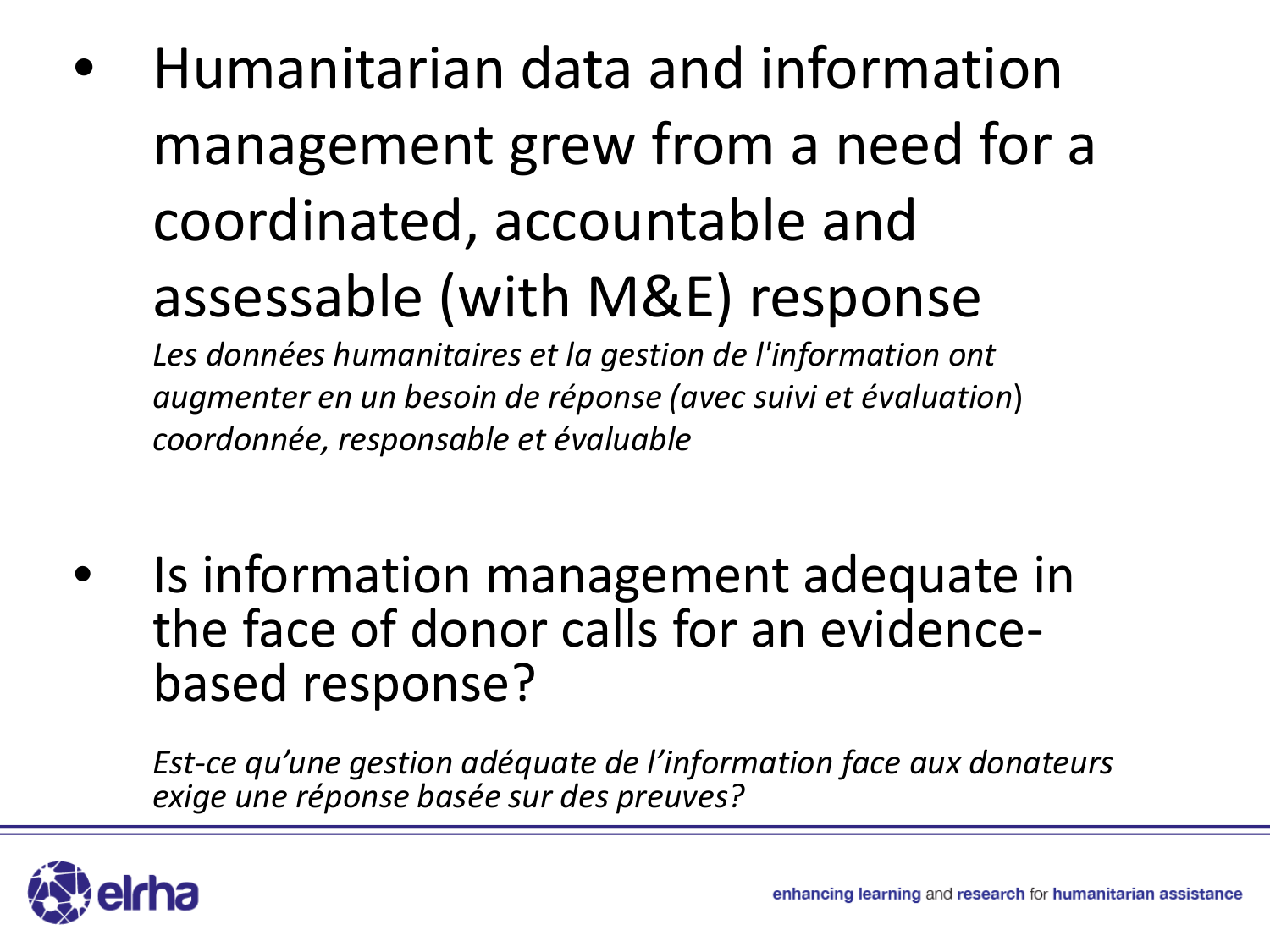### **How is 'evidence' different from information?**

*Comment une "preuve" est elle différente d'une information?*



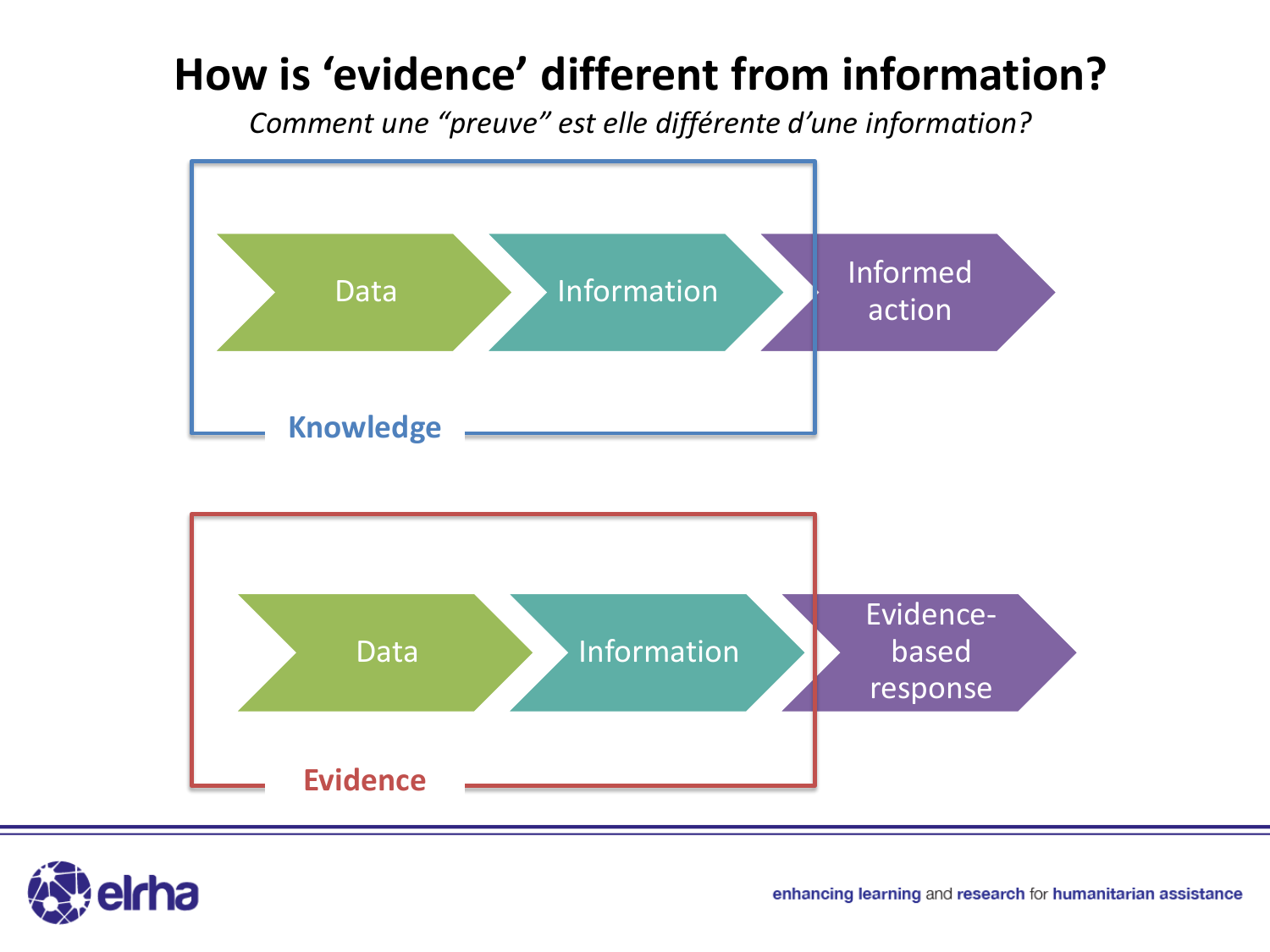

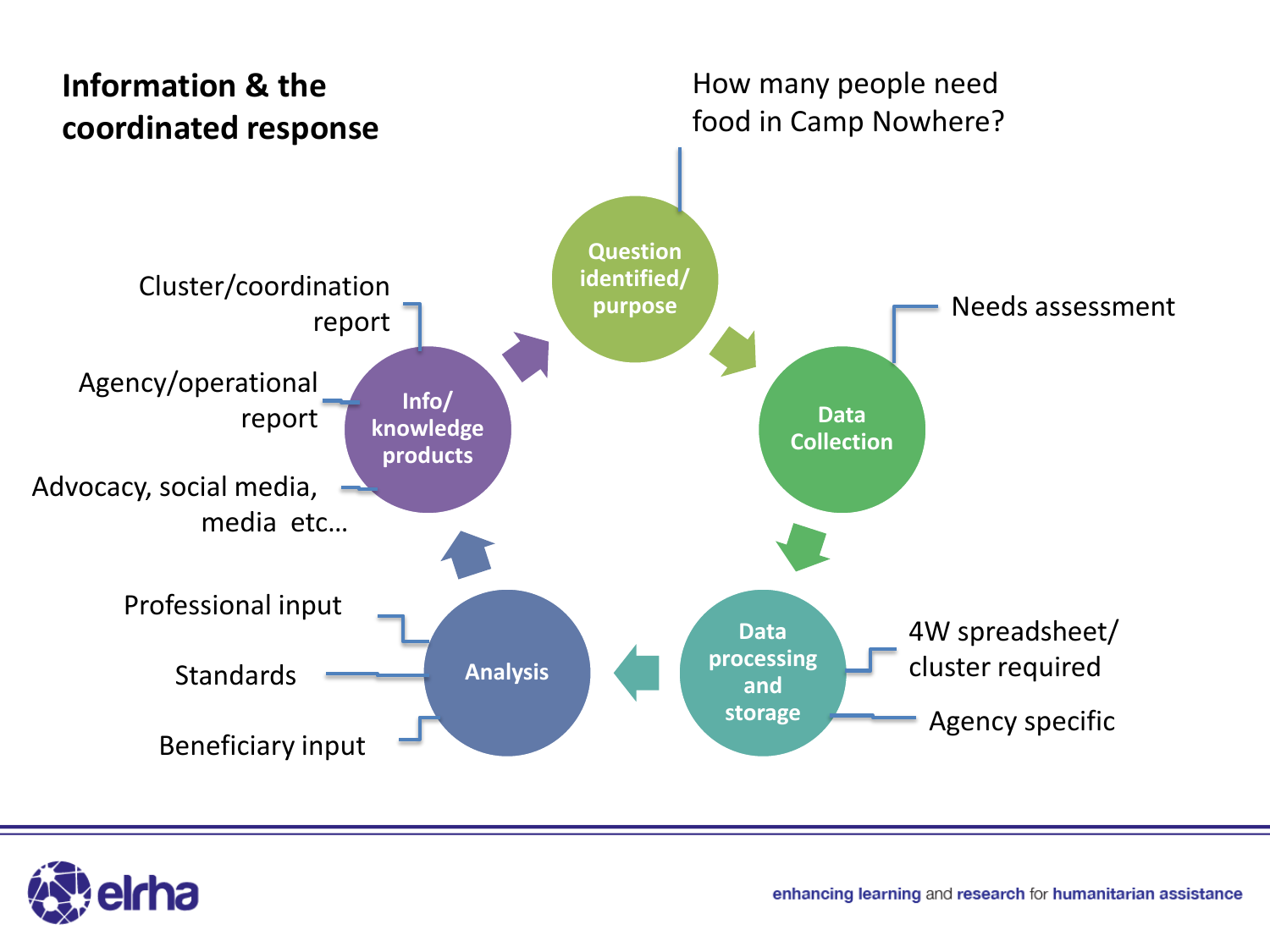

*development contexts, stable contexts…* 

enhancing learning and research for humanitarian assistance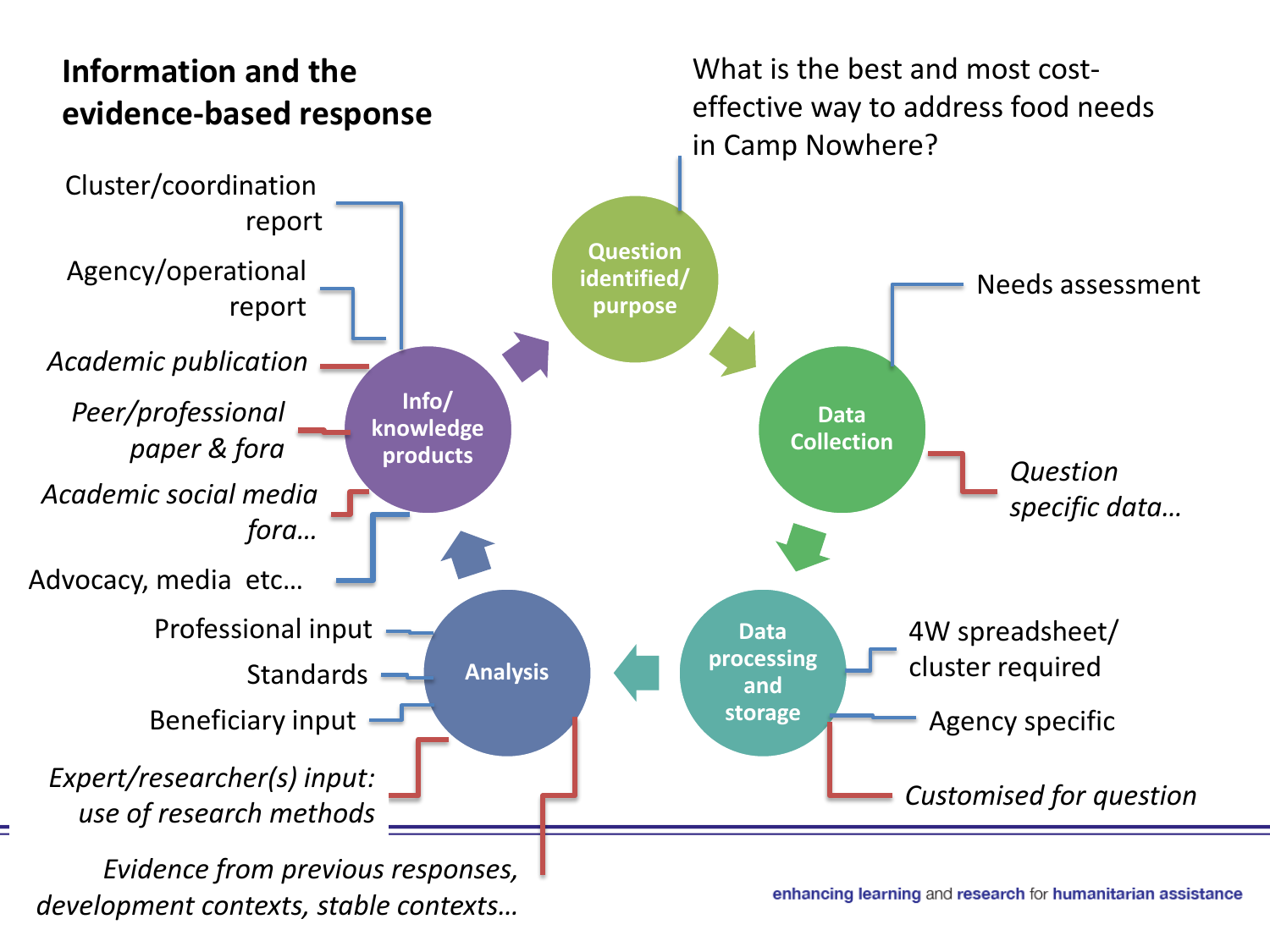How do we succeed juggling with donors' need for data and reports and our own, to what extent can these needs match, how do donors use the data collected?

*comment concilier les besoins des donateurs en termes de données et de rapports et les nôtres, dans quelle mesure ces besoins peuvent correspondre, comment les donateurs utilisent les données recueillies ?*

#### **Meeting the need to gather and use evidence in acute humanitarian phases:**

*Associer les besoins pour récolter et utiliser les preuves dans certaines phases du travail humanitaire:* 

- Will involve researchers and subject experts, as well as methodologies, which may come from outside the humanitarian system. *Cela implique du travail de recherche et d'expertise ainsi que de méthodologie qui peut provenir de l'exterieur du systéme humanitaire*
	- Humanitarian imperative? *Impératifs humanitaires ?*
	- Response timelines? *Chronologie de la réponse ?*
	- Humanitarian standards and protocols? *Standards et protocoles humanitaires?*
- Will involve more work and new systems and templates for data and information management. *Cela implique du travail supplémentaire et des modèles pour les données pour la gestion de l'information*

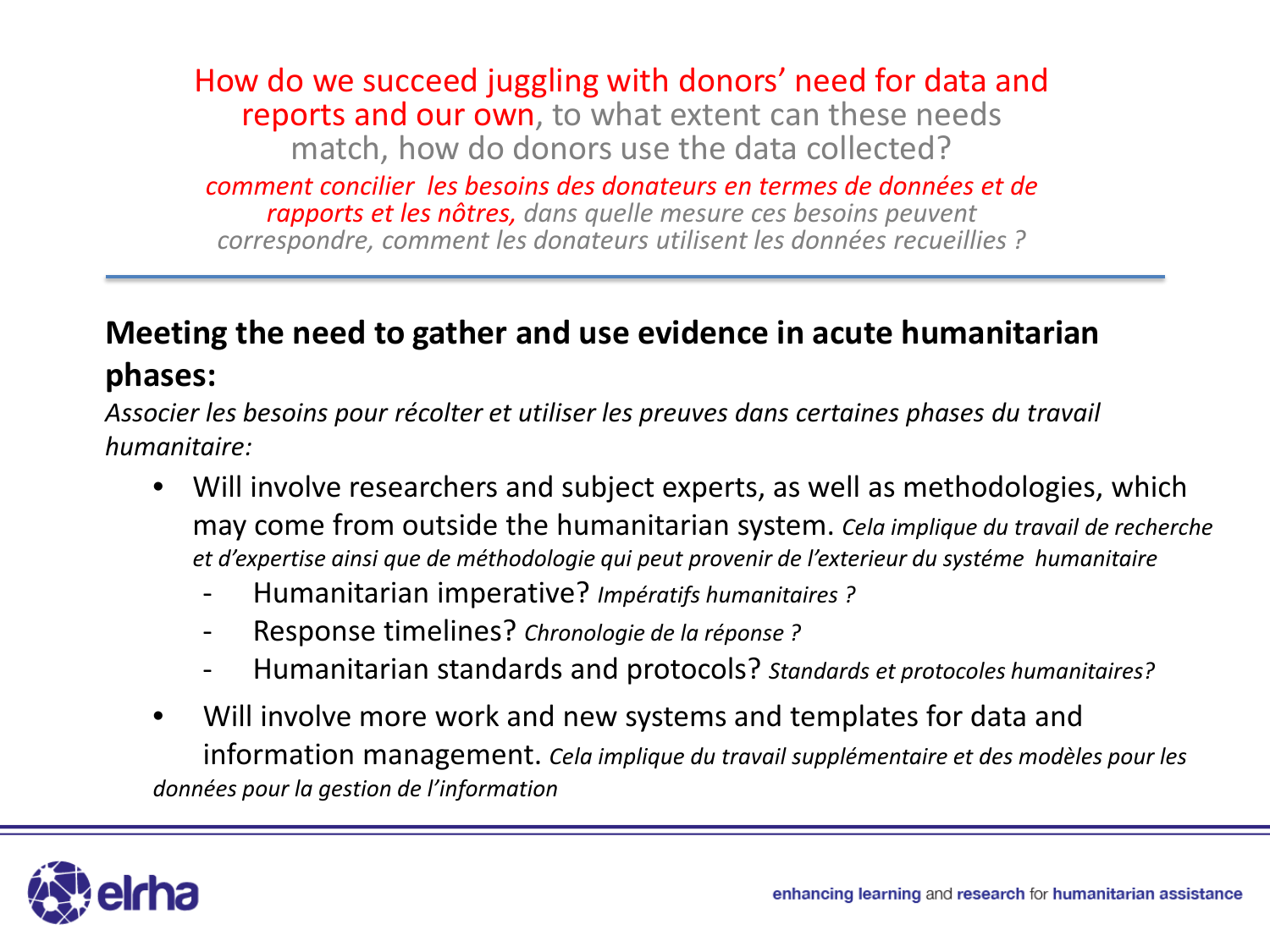#### How do we succeed juggling with donors' need for data and reports and our own, to what extent can these needs match, how do donors use the data collected?

*comment concilier les besoins des donateurs en terme de données et de rapport et les nôtres, dans quelle mesure ces besoins peuvent correspondre, comment les donateurs utilisent les données recueillies ?*

#### **Matching field and donor priorities is a problem because** *how* **to use evidence in crises is not clear**

*Allier terrain et priorités des donateurs est un problème car la façon d'utiliser des preuves en cas de crise n'est pas clairs*

- Everyone wants proof that a response works. *Tout le monde veut la preuve qu'une réponse fonctionne*.
- Has any agency yet systematically found and applied evidence in a humanitarian response to prove real, increased effectiveness? *Est-ce qu'un organisme a déjà trouvé une réponse qui fonctionne à tout les coups?*

### **If donors primarily use the evidence produced for high level discussion and decisions, how does this impact the need to do the work to gather evidence on the ground in crises?**

*Si les bailleurs de fonds utilisent principalement les preuves produites pour la discussion et les décisions, quelles sont les incidences du travail de recueil de preuves sur le terrain en cas de crise ?*